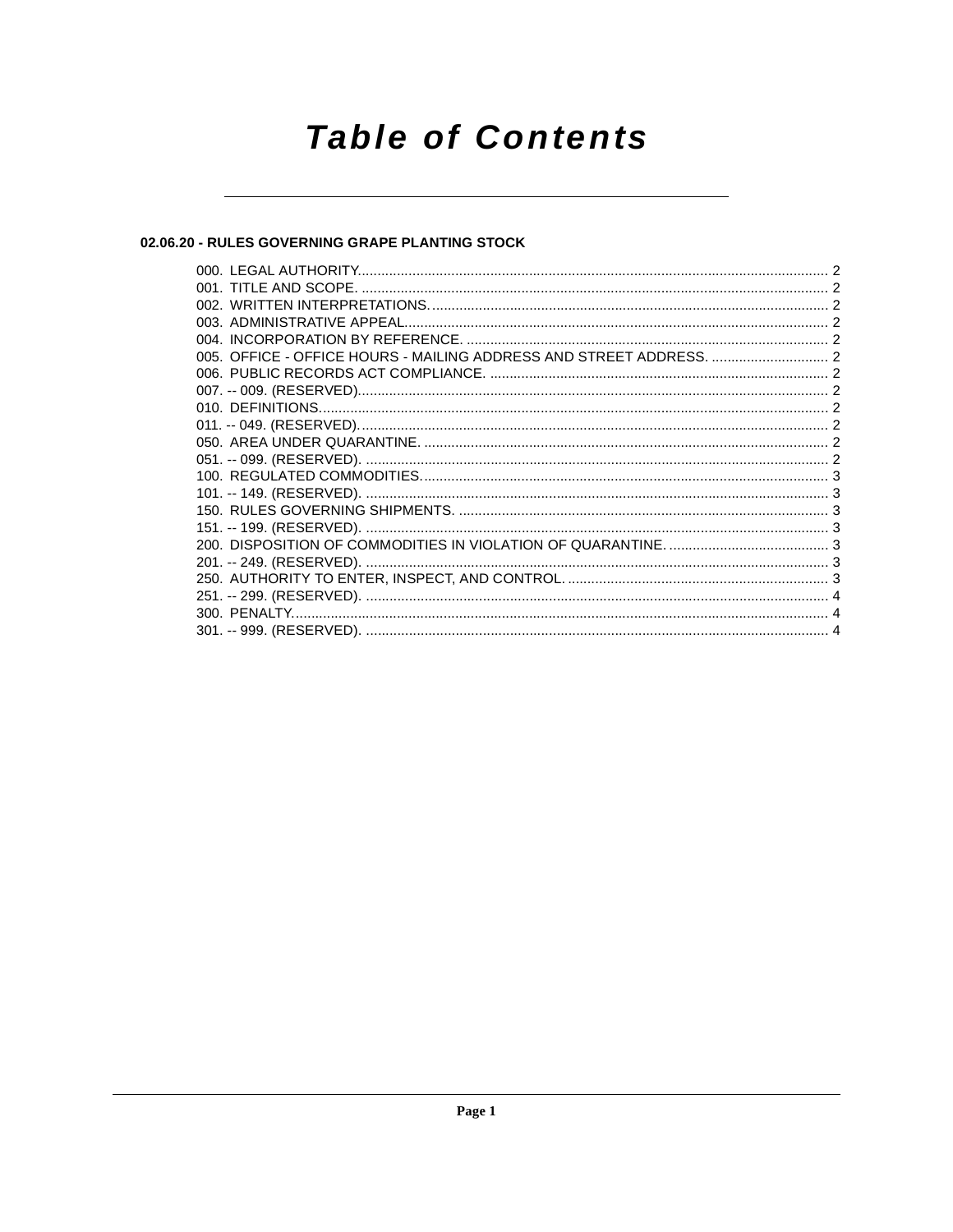#### **IDAPA 02 TITLE 06 CHAPTER 20**

### **02.06.20 - RULES GOVERNING GRAPE PLANTING STOCK**

#### <span id="page-1-1"></span><span id="page-1-0"></span>**000. LEGAL AUTHORITY.**

This chapter is adopted under the legal authority of Title 22, Chapter 20, Idaho Code. (5-3-03)

#### <span id="page-1-2"></span>**001. TITLE AND SCOPE.**

**01. Title**. The title of this chapter is IDAPA 02.06.20, "Rules Governing Grape Planting Stock".

(5-3-03)

**02. Scope**. This chapter has the following scope: These rules are to prevent the introduction of certain grape plant pests and plant diseases into the state of Idaho. To declare that a quarantine be established at the boundaries of the state of Idaho. To define the area under quarantine, regulated commodities, regulations governing shipments, disposition of commodities in violation of quarantine, authority to enter, inspect, and control and penalties. The official citation for this chapter is IDAPA 02.06.20.000 et seq. For example, this section's citation is  $\widehat{D}$ APA 02.06.20.001. (5-3-03)

<span id="page-1-3"></span>

| 002.  | <b>WRITTEN INTERPRETATIONS.</b>                      |            |
|-------|------------------------------------------------------|------------|
|       | There are no written interpretations of these rules. | $(5-3-03)$ |
| -003. | ADMINISTRATIVE APPEAL.                               |            |

<span id="page-1-4"></span>

| . |                                                                              |            |
|---|------------------------------------------------------------------------------|------------|
|   | Hearing and appeal rights are set forth in Title 67, Chapter 52, Idaho Code. | $(5-3-03)$ |

#### <span id="page-1-5"></span>**004. INCORPORATION BY REFERENCE.**

There are no documents incorporated by reference in this chapter. (5-3-03)

### <span id="page-1-6"></span>**005. OFFICE - OFFICE HOURS - MAILING ADDRESS AND STREET ADDRESS.**

**01. Office Hours**. Office hours are 8 a.m. to 5 p.m. Mountain Time, Monday through Friday, except designated by the State of Idaho. (5-3-03) holidays designated by the State of Idaho.

**02. Mailing Address**. The mailing address for the central office is Idaho State Department of Agriculture, P.O. Box 790, Boise, Idaho 83701. (5-3-03)

**03. Street Address**. The central office is located at 2270 Old Penitentiary Road, Boise, Idaho 83712. (5-3-03)

#### <span id="page-1-7"></span>**006. PUBLIC RECORDS ACT COMPLIANCE.**

These rules are public records available for inspection and copying at the Department and the State Law Library.  $(5-3-03)$ 

<span id="page-1-8"></span>**007. -- 009. (RESERVED).**

#### <span id="page-1-9"></span>**010. DEFINITIONS.**

<span id="page-1-10"></span>

| The Department adopts the definitions set forth in Section 22-2005, Idaho Code.<br>$(5-3-03)$ |             |  |  |
|-----------------------------------------------------------------------------------------------|-------------|--|--|
| $011. - 049.$                                                                                 | (RESERVED). |  |  |

#### <span id="page-1-13"></span><span id="page-1-11"></span>**050. AREA UNDER QUARANTINE.**

| All areas outside of the territorial borders of the state of Idaho. | $(2-21-72)$ |  |  |
|---------------------------------------------------------------------|-------------|--|--|

#### <span id="page-1-12"></span>**051. -- 099. (RESERVED).**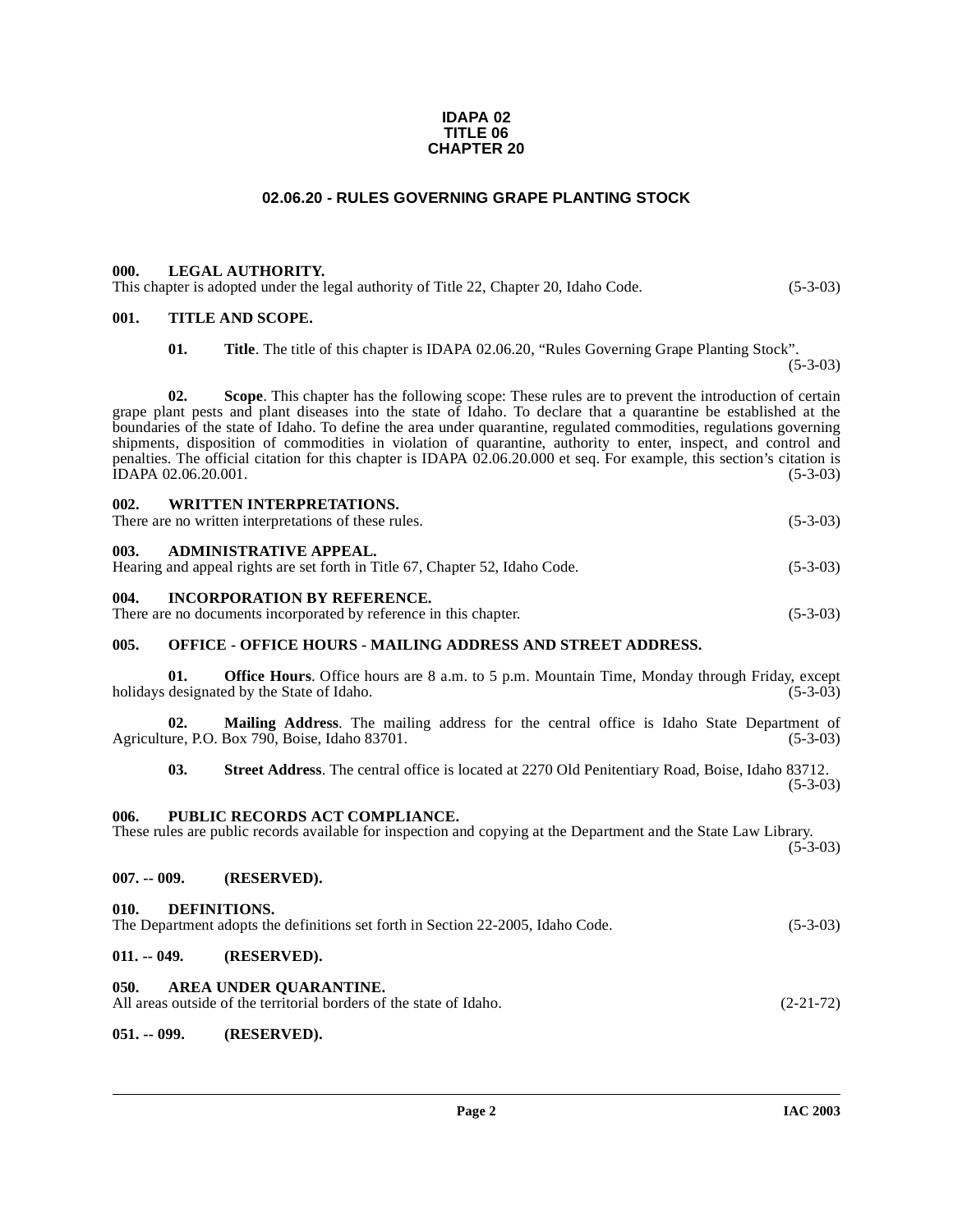<span id="page-2-13"></span><span id="page-2-0"></span>Plants and all parts thereof (except fruits) of grape (Vitis species). (2-21-72)

## <span id="page-2-1"></span>**101. -- 149. (RESERVED).**

## <span id="page-2-14"></span><span id="page-2-2"></span>**150. RULES GOVERNING SHIPMENTS.**

<span id="page-2-7"></span>**01. Admittance Into Idaho**. Plants and parts thereof of grapes will be admitted into the state of Idaho provided the following provisions are complied with. (2-21-72)

**a.** European or wine grape (Vitis vinifera) plants orparts thereof will be admitted when accompanied by phytosanitary certificate, issued by a legal certifying agency of the state of origin, certifying the regulated commodities to be free from known virus diseases and plant pests detrimental to grapes. Phytosanitary certificates are to reach the office of the Division of Plant Industries, Boise, Idaho, ten (10) days prior to shipment. (2-21-72)

**b.** All other grape (Vitis species) and all hybrid grape plants or parts thereof will be admitted when evidence is given that the regulated commodities were treated, heat or fumigation, for plant pests detrimental to grapes. Type of treatment must meet with the approval of the Director of the Idaho Department of Agriculture.

(2-21-72)

**c.** All rooted grape plants (not rooted in sterile media) of (Vitis vinifera and/or Vitis species) will be admitted when evidence is given that the regulated commodities were treated, heat or fumigation, for plant pests detrimental to grapes, and which type of treatment must meet with the approval of the Director of the Idaho Department of Agriculture. (2-21-72)

<span id="page-2-12"></span>**02. Marking Contents And Treatment**. All shipments of grape plants or parts thereof shall be marked contents and treatment applied on the outside of the package or container. (2-21-72) with the contents and treatment applied on the outside of the package or container.

<span id="page-2-15"></span>**Shipment Inspection Provisions**. Any and all shipments of commodities under the foregoing provisions must be held by the person who ordered such grape plants or parts thereof. Such person shall immediately notify the Department at the time the grape plants or parts thereof are received. The person shipping or moving the grape plants or parts thereof into Idaho shall immediately notify the Department at the time of shipment. The grape plants or parts thereof shall be held as required by this Subsection until they have been inspected and passed by the Director of the Idaho Department of Agriculture, his deputy, or by a state plant quarantine officer. (2-21-72)

# <span id="page-2-3"></span>**151. -- 199. (RESERVED).**

### <span id="page-2-10"></span><span id="page-2-4"></span>**200. DISPOSITION OF COMMODITIES IN VIOLATION OF QUARANTINE.**

Any commodity set forth in Section 150 of this quarantine, or any grape plants or parts thereof, not meeting the requirements of this quarantine shall immediately be sent out of the state of Idaho or destroyed at the option and expense of the owner or owners, his or their responsible agents and under the direction of the Director of the Idaho Department of Agriculture or his deputies. (2-21-72)

# <span id="page-2-5"></span>**201. -- 249. (RESERVED).**

### <span id="page-2-8"></span><span id="page-2-6"></span>**250. AUTHORITY TO ENTER, INSPECT, AND CONTROL.**

<span id="page-2-11"></span>**01.** Entry And Inspection. The Director is authorized to enter and inspect any or all grape plantings in the state of Idaho.  $(5-3-03)$ 

<span id="page-2-9"></span>**02. Control And Destruction Of Infected Plants**. Whenever the Director finds that there is imminent peril that virus diseases or plant pests will spread from infected grape plantings to and contaminate other uninfected grape plantings because of refusal, failure, or neglect to control the already infected grape plantings, he may at once give notice in writing to control or destroy in part or total the infected grape plantings under the provisions of Title 22, Chapter 20, Idaho Code, and he may thereafter, if necessary, proceed to destroy such infected grape plantings under the terms and provisions of Title 22, Chapter 20, Idaho Code.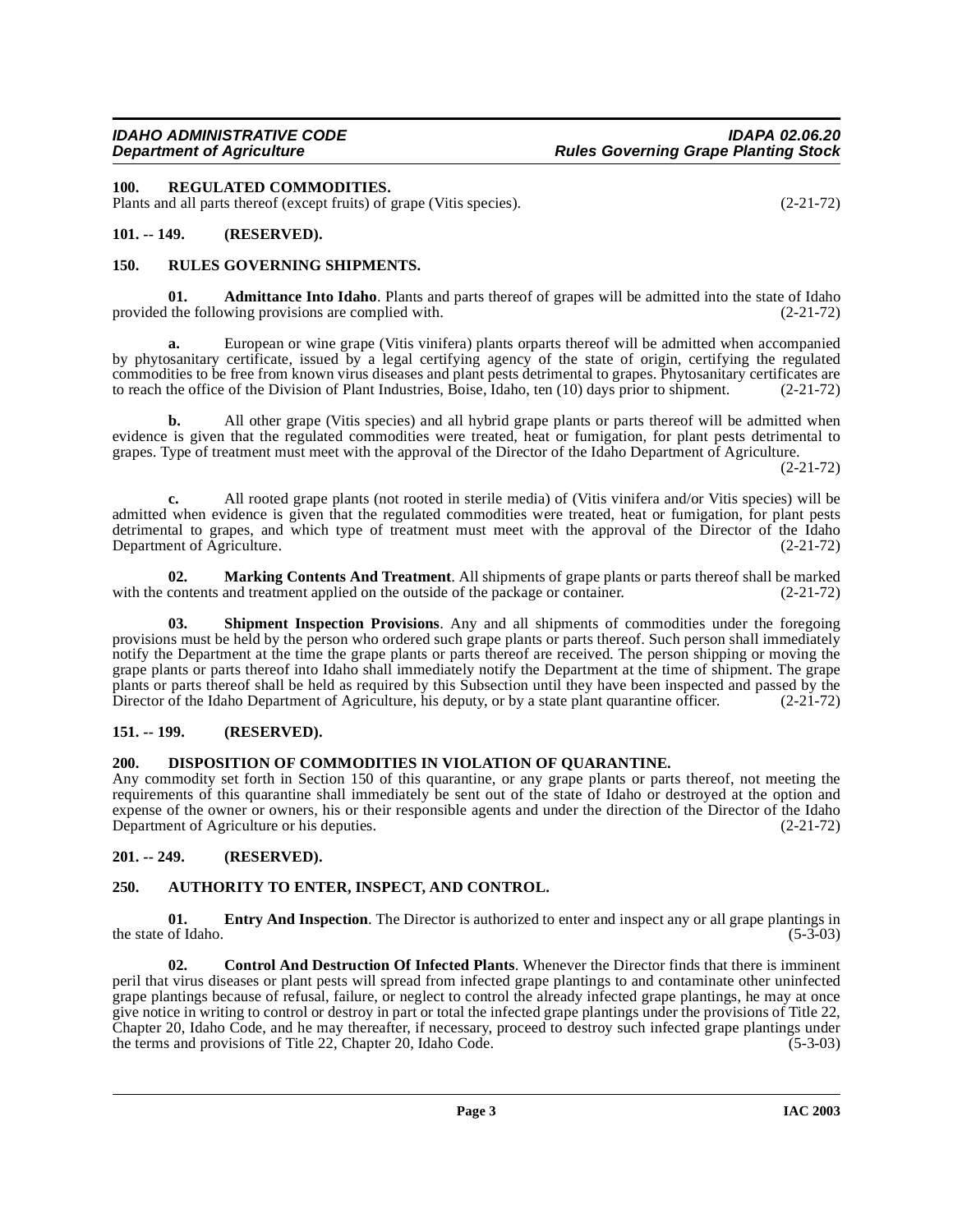### <span id="page-3-0"></span>**251. -- 299. (RESERVED).**

## <span id="page-3-3"></span><span id="page-3-1"></span>**300. PENALTY.**

Any person violating the provisions of these rules shall be subject to the penalty provisions of Title 22, Chapter 20, Idaho Code. (5-3-03) Idaho Code.

## <span id="page-3-2"></span>**301. -- 999. (RESERVED).**